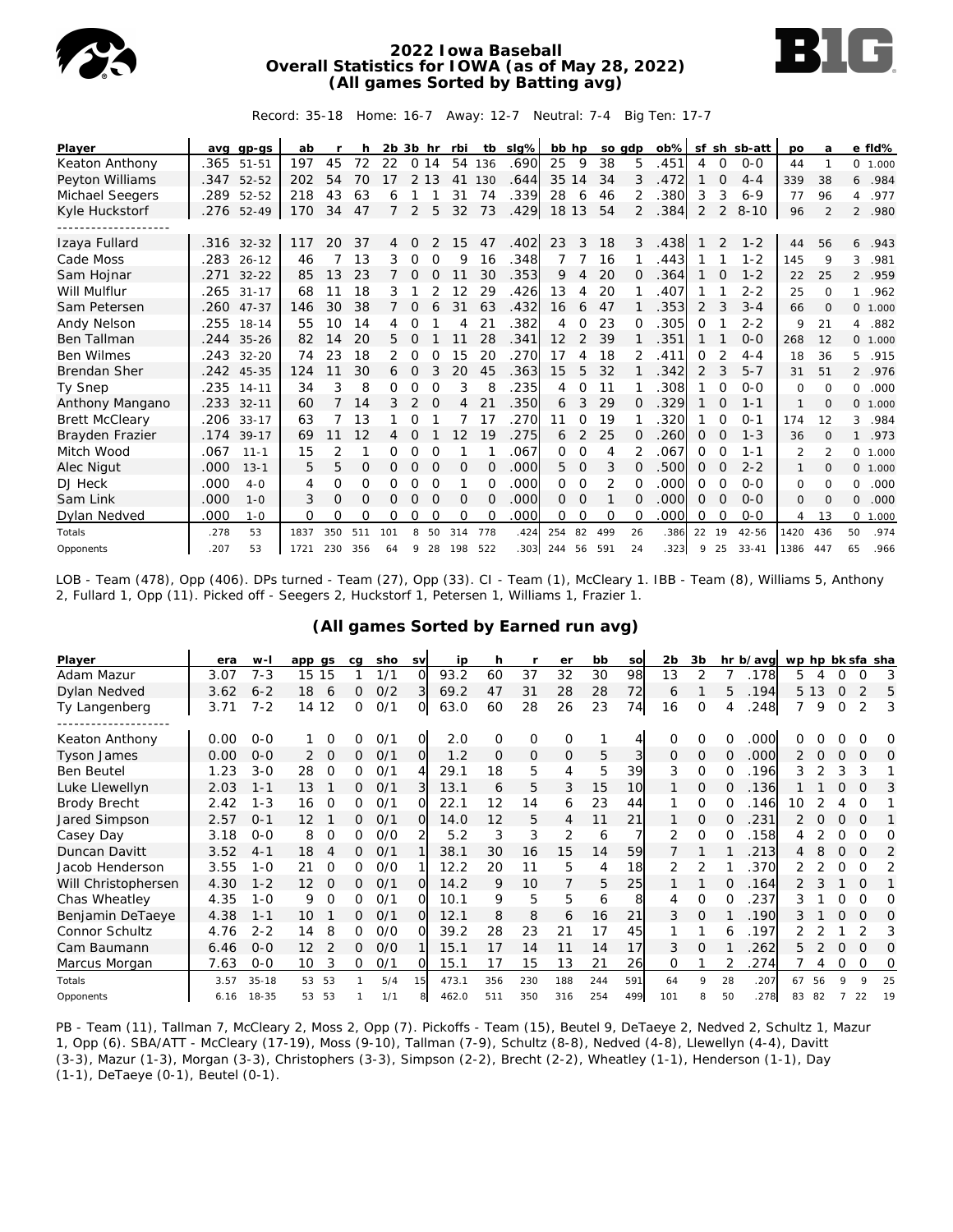



#### **2022 Iowa Baseball Overall Statistics for IOWA (as of May 28, 2022) (All games Sorted by Fielding pct)**

| Player                | C              | po             | a               | е              | fld%  | dp             | sba            | csb            | sba%    | pb             | ci             |
|-----------------------|----------------|----------------|-----------------|----------------|-------|----------------|----------------|----------------|---------|----------------|----------------|
| <b>Ben Tallman</b>    | 280            | 268            | $\overline{12}$ | $\Omega$       | 1.000 | $\Omega$       | $\overline{7}$ | $\overline{2}$ | .778    | $\overline{7}$ | $\Omega$       |
| Sam Petersen          | 66             | 66             | $\Omega$        | $\Omega$       | 1.000 | $\Omega$       | $\Omega$       | $\Omega$       | ---     | $\Omega$       | $\overline{O}$ |
| Keaton Anthony        | 45             | 44             | 1               | 0              | 1.000 | O              | $\overline{O}$ | $\overline{O}$ | $- - -$ | O              | 0              |
| Dylan Nedved          | 17             | $\overline{4}$ | 13              | $\overline{O}$ | 1.000 | $\Omega$       | $\overline{4}$ | $\overline{4}$ | 500     | $\Omega$       | $\overline{O}$ |
| Luke Llewellyn        | 6              | 1              | 5               | $\overline{O}$ | 1.000 | $\mathbf 0$    | $\overline{4}$ | $\overline{O}$ | 1.000   | $\overline{O}$ | $\mathbf 0$    |
| Benjamin DeTaeye      | 5              | $\mathbf{1}$   | $\overline{4}$  | 0              | 1.000 | $\mathcal{O}$  | $\overline{O}$ | $\mathbf{1}$   | .000    | $\mathcal{O}$  | $\overline{O}$ |
| Jacob Henderson       | $\overline{4}$ | $\overline{2}$ | $\overline{2}$  | $\overline{O}$ | 1.000 | $\Omega$       | 1              | $\overline{O}$ | 1.000   | O              | O              |
| Duncan Davitt         | $\overline{4}$ | $\overline{2}$ | $\overline{2}$  | $\overline{O}$ | 1.000 | $\Omega$       | 3              | $\overline{O}$ | 1.000   | $\Omega$       | $\overline{O}$ |
| Connor Schultz        | $\overline{4}$ | 1              | 3               | $\Omega$       | 1.000 | $\Omega$       | 8              | $\overline{O}$ | 1.000   | O              | $\mathbf 0$    |
| Mitch Wood            | $\overline{4}$ | $\overline{2}$ | $\overline{2}$  | 0              | 1.000 | 1              | $\overline{O}$ | $\mathbf 0$    | $- - -$ | 0              | $\mathbf 0$    |
| Will Christophersen   | 1              | $\overline{O}$ | 1               | $\mathbf 0$    | 1.000 | O              | 3              | $\mathbf 0$    | 1.000   | O              | $\mathbf 0$    |
| Anthony Mangano       | $\mathbf{1}$   | $\mathbf{1}$   | $\Omega$        | $\overline{O}$ | 1.000 | $\Omega$       | $\overline{O}$ | $\overline{O}$ | ---     | $\Omega$       | $\mathbf 0$    |
| Alec Nigut            | 1              | 1              | $\Omega$        | $\overline{O}$ | 1.000 | $\Omega$       | $\overline{O}$ | $\overline{O}$ | ---     | $\Omega$       | $\overline{O}$ |
| Casey Day             | 1              | $\mathbf{1}$   | $\overline{O}$  | $\overline{O}$ | 1.000 | $\overline{O}$ | 1              | $\overline{O}$ | 1.000   | $\Omega$       | $\overline{O}$ |
| Peyton Williams       | 383            | 339            | 38              | 6              | .984  | 25             | $\overline{O}$ | $\overline{O}$ | $- - -$ | 0              | $\overline{O}$ |
| <b>Brett McCleary</b> | 189            | 174            | 12              | 3              | .984  | $\Omega$       | 17             | $\overline{2}$ | .895    | $\overline{2}$ | $\mathbf{1}$   |
| Cade Moss             | 157            | 145            | 9               | 3              | .981  | 1              | 9              | 1              | .900    | $\overline{2}$ | 0              |
| Kyle Huckstorf        | 100            | 96             | $\overline{2}$  | $\overline{2}$ | .980  | $\Omega$       | $\overline{O}$ | $\overline{O}$ | ---     | $\Omega$       | $\mathbf 0$    |
| Michael Seegers       | 177            | 77             | 96              | $\overline{4}$ | .977  | 19             | $\overline{O}$ | $\overline{O}$ | ---     | $\mathbf 0$    | $\mathbf 0$    |
| <b>Brendan Sher</b>   | 84             | 31             | 51              | $\overline{2}$ | .976  | 6              | $\Omega$       | $\overline{O}$ | ---     | $\Omega$       | $\overline{O}$ |
| Brayden Frazier       | 37             | 36             | $\circ$         | 1              | .973  | $\mathcal{O}$  | O              | 0              | ---     | O              | O              |
| Will Mulflur          | 26             | 25             | $\overline{O}$  | 1              | .962  | 1              | $\overline{O}$ | $\mathbf 0$    | $- - -$ | $\Omega$       | $\mathbf 0$    |
| Sam Hojnar            | 49             | 22             | 25              | $\overline{2}$ | .959  | $\overline{4}$ | $\overline{O}$ | $\overline{O}$ | $- -$   | O              | $\overline{O}$ |
| Izaya Fullard         | 106            | 44             | 56              | 6              | .943  | 9              | $\overline{O}$ | $\overline{O}$ | ---     | $\Omega$       | $\overline{O}$ |
| <b>Ben Beutel</b>     | 13             | $\mathbf 0$    | 12              | 1              | .923  | $\mathbf 0$    | $\mathbf 0$    | 1              | .000    | $\mathbf 0$    | $\mathbf 0$    |
| <b>Ben Wilmes</b>     | 59             | 18             | 36              | 5              | .915  | $\overline{4}$ | $\overline{O}$ | $\overline{O}$ |         | $\Omega$       | $\mathbf 0$    |
| Adam Mazur            | 22             | $\overline{4}$ | 16              | $\overline{2}$ | .909  | $\Omega$       | 1              | $\overline{2}$ | .333    | O              | $\mathbf 0$    |
| Andy Nelson           | 34             | 9              | 21              | $\overline{4}$ | .882  | $\overline{2}$ | $\overline{O}$ | $\overline{O}$ | ---     | $\Omega$       | $\mathbf{O}$   |
| Ty Langenberg         | 12             | 1              | 9               | $\overline{2}$ | .833  | $\overline{O}$ | $\mathbf 0$    | $\overline{O}$ | ---     | 0              | $\mathbf 0$    |
| Jared Simpson         | 5              | $\overline{2}$ | $\overline{2}$  | $\mathbf{1}$   | .800  | $\Omega$       | $\overline{2}$ | $\overline{O}$ | 1.000   | $\Omega$       | $\overline{O}$ |
| Marcus Morgan         | $\overline{4}$ | $\overline{2}$ | 1               | 1              | .750  | $\Omega$       | 3              | $\overline{O}$ | 1.000   | $\Omega$       | $\circ$        |
| <b>Brody Brecht</b>   | 9              | $\mathbf{1}$   | 5               | 3              | .667  | $\Omega$       | $\overline{2}$ | $\overline{O}$ | 1.000   | $\Omega$       | $\mathbf 0$    |
| Cam Baumann           | 1              | $\overline{O}$ | $\overline{O}$  | 1              | .000  | O              | $\overline{O}$ | 0              | ---     | O              | 0              |
| Chas Wheatley         | $\overline{O}$ | $\overline{O}$ | $\overline{O}$  | $\overline{O}$ | .000  | $\Omega$       | $\mathbf{1}$   | $\overline{O}$ | 1.000   | $\Omega$       | $\overline{O}$ |
| DJ Heck               | $\overline{O}$ | O              | $\overline{O}$  | 0              | .000  | O              | $\overline{O}$ | 0              | ---     | O              | O              |
| Sam Link              | $\overline{O}$ | $\Omega$       | $\Omega$        | $\overline{O}$ | .000  | $\Omega$       | $\overline{O}$ | $\overline{O}$ | ---     | $\Omega$       | $\mathbf 0$    |
| Ty Snep               | $\overline{O}$ | $\overline{O}$ | $\overline{O}$  | $\overline{O}$ | .000  | $\mathbf 0$    | $\overline{O}$ | $\overline{O}$ | ÷÷      | O              | $\mathbf 0$    |
| <b>Tyson James</b>    | $\Omega$       | $\Omega$       | $\overline{O}$  | $\overline{O}$ | .000  | 0              | $\overline{O}$ | $\overline{O}$ | $- - -$ | $\overline{O}$ | $\mathsf O$    |
| Totals                | 1906           | 1420           | 436             | 50             | .974  | 27             | 33             | 8              | .805    | 11             | 1              |
| Opponents             | 1898           | 1386           | 447             | 65             | .966  | 33             | 42             | 14             | .750    | $\overline{7}$ | $\mathbf 0$    |

Hitting minimums - 75% of Games 3.0 AB/Game 3.0 TPA/Game Pitching minimums - 1.0 IP/Game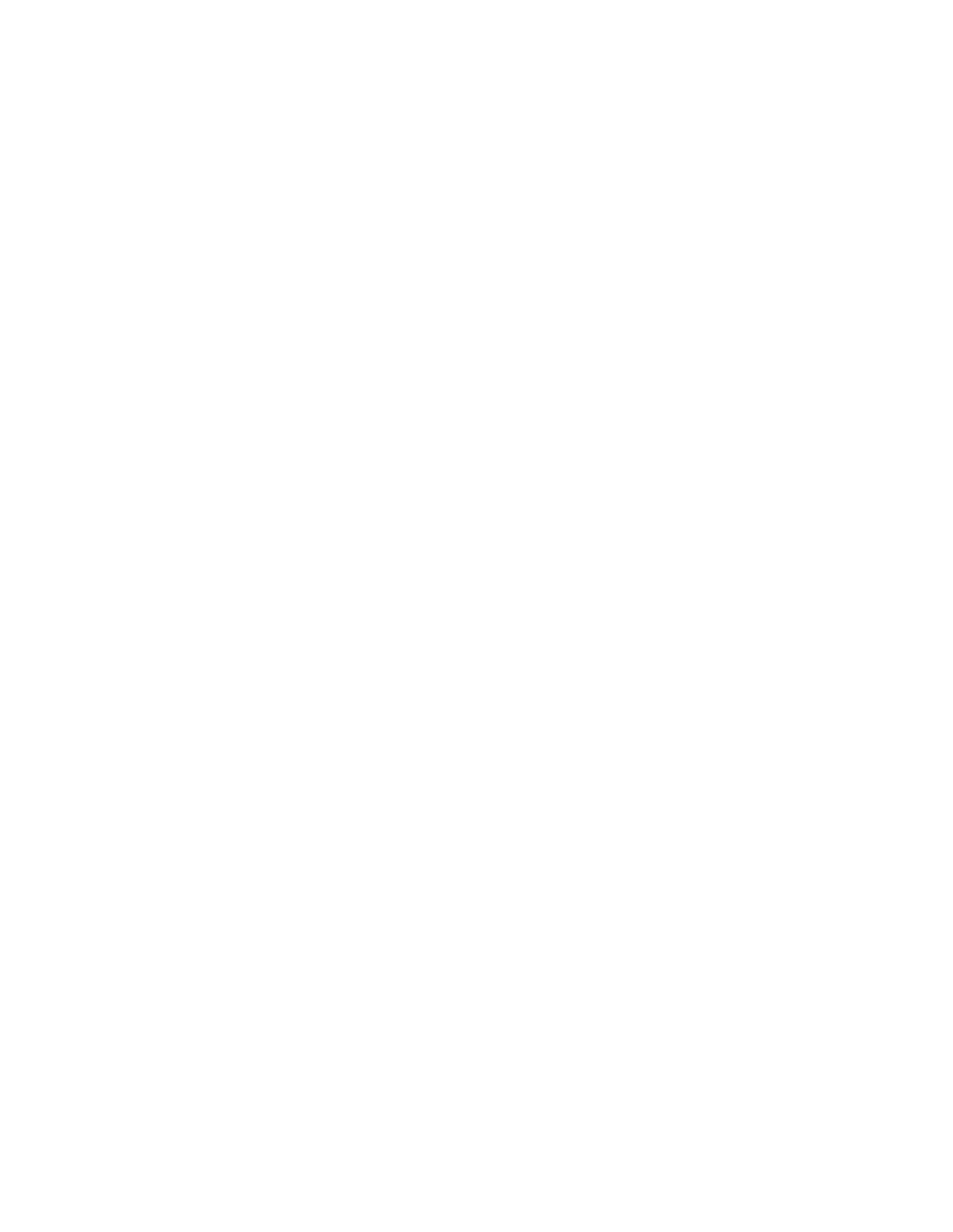#### **2022 Iowa Baseball Miscellaneous Stats for IOWA (as of May 28, 2022) (All games)**

# **STARTERS SUMMARY**

|                       |                |                |             |    |    |    | Position |    |    |    |    |                |                |    |    | <b>Batting Order</b> |                |                |                |                                     |                |
|-----------------------|----------------|----------------|-------------|----|----|----|----------|----|----|----|----|----------------|----------------|----|----|----------------------|----------------|----------------|----------------|-------------------------------------|----------------|
| Player                | GS             | <b>D</b>       | $\mathsf C$ | 1b | 2b | 3b | SS       | lf | cf | rf | of | dh             |                |    |    |                      |                |                |                | 1st 2nd 3rd 4th 5th 6th 7th 8th 9th |                |
| Peyton Williams       | 52             |                |             | 50 |    |    |          |    |    |    |    | $\overline{2}$ |                | 40 | 12 |                      |                |                |                |                                     |                |
| Michael Seegers       | 52             |                |             |    |    |    | 52       |    |    |    |    |                | 49             |    |    |                      |                |                |                |                                     |                |
| Keaton Anthony        | 51             |                |             |    |    |    |          |    |    | 39 |    | 12             |                |    | 36 | 14                   |                |                |                |                                     |                |
| Kyle Huckstorf        | 49             |                |             |    |    |    |          |    | 49 |    |    |                | 1              |    |    |                      |                |                | 11             | 3                                   | 29             |
| Sam Petersen          | 37             |                |             |    |    |    |          | 33 | 4  |    |    |                | 1              | 6  |    |                      | 3              | 7              | 14             | 3                                   | 3              |
| <b>Brendan Sher</b>   | 35             |                |             |    | 10 | 24 |          |    |    |    |    |                |                |    |    |                      | 6              | 6              | 6              | 10                                  | 6              |
| Izaya Fullard         | 32             |                |             | 2  | 23 |    |          |    |    |    |    |                |                |    | 2  | 14                   | 15             |                | 1              |                                     |                |
| Ben Tallman           | 26             |                | 26          |    |    |    |          |    |    |    |    |                |                |    |    | 3                    |                | 3              | $\overline{2}$ | 18                                  |                |
| Sam Hojnar            | 22             |                |             |    | 12 | 7  |          |    |    |    |    | 2              |                |    |    | 8                    | 7              | 3              | 1              | 2                                   |                |
| <b>Ben Wilmes</b>     | 20             |                |             |    | 7  | 8  |          | 5  |    |    |    |                | $\overline{2}$ |    |    |                      | 1              | 3              | 3              | $\mathbf{1}$                        | 10             |
| Will Mulflur          | 17             |                |             |    |    |    |          | 1  |    | 9  |    | 7              |                |    |    | 10                   | 3              | 3              |                | 1                                   |                |
| Brayden Frazier       | 17             |                |             |    |    |    |          | 12 |    | 5  |    |                |                |    |    |                      | 5              | 6              | 2              | $\mathbf{1}$                        | $\overline{2}$ |
| <b>Brett McCleary</b> | 17             |                | 16          |    |    |    |          |    |    |    |    |                |                |    |    |                      | $\overline{2}$ | $\overline{2}$ | 5              | 8                                   |                |
| Adam Mazur            | 15             | 15             |             |    |    |    |          |    |    |    |    |                |                |    |    |                      |                |                |                |                                     |                |
| Andy Nelson           | 14             |                |             |    |    | 13 |          |    |    |    |    |                |                |    |    |                      | 4              | 8              | $\overline{2}$ |                                     |                |
| Cade Moss             | 12             |                | 11          |    |    |    |          |    |    |    |    | 1              |                |    |    |                      |                | $\overline{2}$ | 4              | $\overline{\mathcal{A}}$            | 2              |
| Ty Langenberg         | 12             | 12             |             |    |    |    |          |    |    |    |    |                |                |    |    |                      |                |                |                |                                     |                |
| Ty Snep               | 11             |                |             |    |    |    |          |    |    |    |    | 11             |                |    | 3  | $\overline{2}$       | 4              | $\overline{2}$ |                |                                     |                |
| Anthony Mangano       | 11             |                |             |    |    |    |          |    |    |    |    | 10             |                | 4  |    |                      | 3              | $\overline{4}$ |                |                                     |                |
| Connor Schultz        | 8              | 8              |             |    |    |    |          |    |    |    |    |                |                |    |    |                      |                |                |                |                                     |                |
| Dylan Nedved          | 6              | 6              |             |    |    |    |          |    |    |    |    |                |                |    |    |                      |                |                |                |                                     |                |
| Duncan Davitt         | $\overline{4}$ | $\overline{4}$ |             |    |    |    |          |    |    |    |    |                |                |    |    |                      |                |                |                |                                     |                |
| Marcus Morgan         | 3              | 3              |             |    |    |    |          |    |    |    |    |                |                |    |    |                      |                |                |                |                                     |                |
| Cam Baumann           | $\overline{c}$ | $\overline{2}$ |             |    |    |    |          |    |    |    |    |                |                |    |    |                      |                |                |                |                                     |                |
| Benjamin DeTaey       | 1              | 1              |             |    |    |    |          |    |    |    |    |                |                |    |    |                      |                |                |                |                                     |                |
| Mitch Wood            | 1              |                |             |    |    |    |          |    |    |    |    |                |                |    |    |                      |                |                |                |                                     |                |
| Jared Simpson         | 1              | 1              |             |    |    |    |          |    |    |    |    |                |                |    |    |                      |                |                |                |                                     |                |
| Luke Llewellyn        | 1              | 1              |             |    |    |    |          |    |    |    |    |                |                |    |    |                      |                |                |                |                                     |                |
| Alec Nigut            | 1              |                |             |    |    |    |          | 1  |    |    |    |                |                |    |    |                      |                |                | 1              |                                     |                |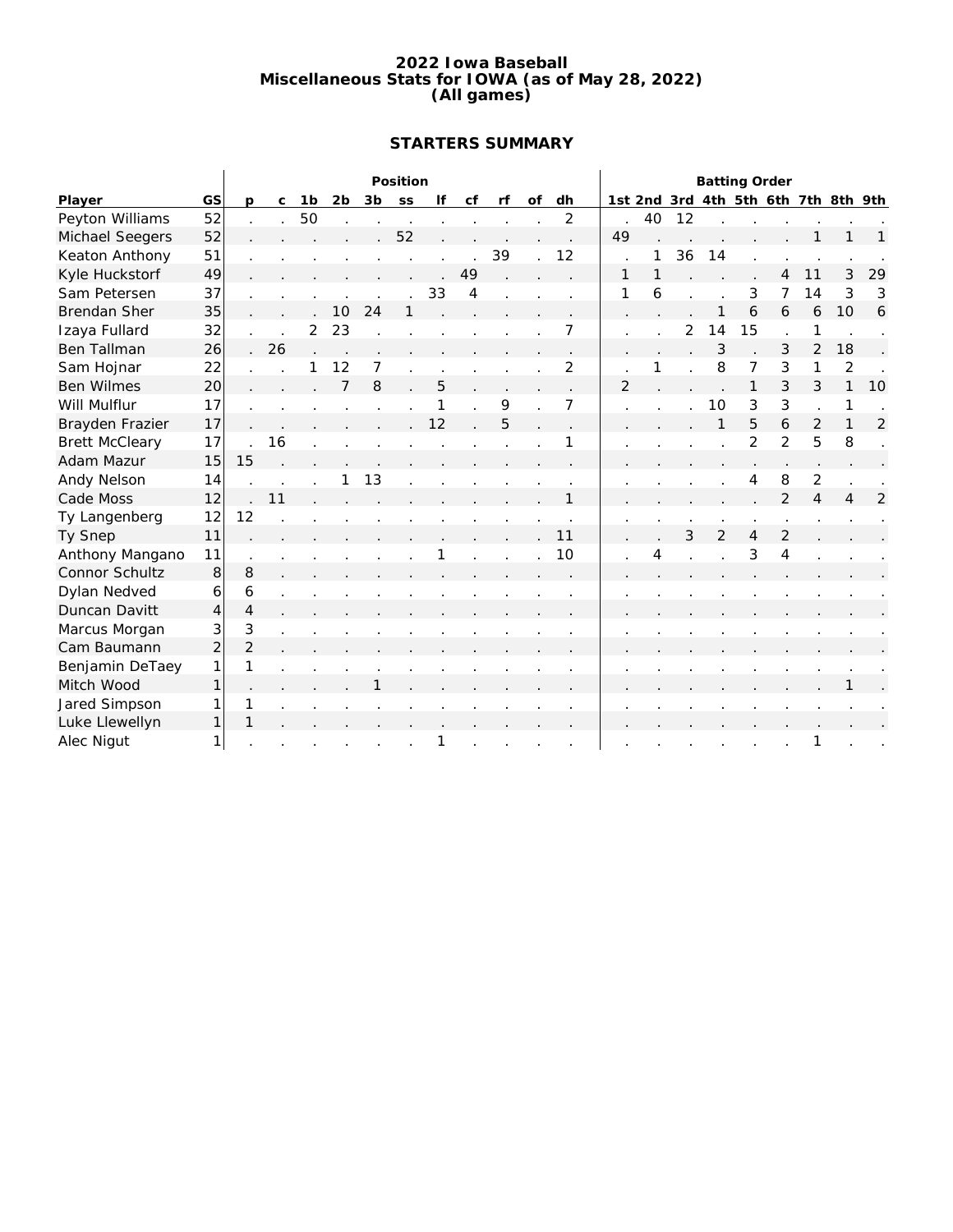

## **2022 Iowa Baseball Game Results for IOWA (as of May 28, 2022) (All games)**



| Date                  | Opponent                |                | Score      | Inns           | Overall       | <b>Big Ten</b> | Pitcher of record      | Attend                   | Time |
|-----------------------|-------------------------|----------------|------------|----------------|---------------|----------------|------------------------|--------------------------|------|
| \$Feb 18, 2022        | vs Air Force            | W              | $12 - 2$   | 9              | $1 - 0 - 0$   | $0 - 0 - 0$    | Mazur (W $1-0$ )       | 120                      | 3:13 |
| \$Feb 19, 2022        | vs Ball State           | W              | $11 - 1$   | 9              | $2 - 0 - 0$   | $0 - 0 - 0$    | Brecht $(W 1-0)$       | 132                      | 2:24 |
| \$Feb 20, 2022        | vs Bucknell             | W              | $3 - 0$    | 9              | $3 - 0 - 0$   | $0 - 0 - 0$    | Langenberg (W 1-0)     | 97                       | 2:33 |
| %Feb 25, 2022         | vs Pepperdine           | W              | $3 - 1$    | 9              | $4 - 0 - 0$   | $0 - 0 - 0$    | Mazur (W $2-0$ )       | 704                      | 4:30 |
| %Feb 26, 2022         | at AM Corpus Christi    | $\mathsf{L}$   | $1 - 2$    | (11)           | $4 - 1 - 0$   | $0 - 0 - 0$    | Davitt $(L 0-1)$       | 631                      | 3:17 |
| %Feb 27, 2022         | vs Wichita State        | $\mathsf{L}$   | $7 - 8$    | 9              | $4 - 2 - 0$   | $0 - 0 - 0$    | Brecht $(L 1-1)$       | 724                      | 3:30 |
| Mar 01, 2022          | LORAS COLLEGE           | $\mathsf{L}$   | $1 - 3$    | 9              | $4 - 3 - 0$   | $0 - 0 - 0$    | Simpson (L 0-1)        | 796                      | 2:42 |
| Mar 02, 2022          | CORNELL COLLEGE         | W              | $8 - 0$    | 9              | $5 - 3 - 0$   | $0 - 0 - 0$    | Davitt $(W 1-1)$       | 538                      | 2:42 |
| & Mar 04, 2022        | vs Wichita State        | $\mathsf{L}$   | $4 - 6$    | 9              | $5 - 4 - 0$   | $0 - 0 - 0$    | Christophers (L 0-1)   | 5672                     | 2:59 |
| & Mar 05, 2022        | vs Texas A&M            | $\mathsf{L}$   | $3 - 7$    | 9              | $5 - 5 - 0$   | $0 - 0 - 0$    | Brecht $(L 1-2)$       | 7712                     | 4:01 |
| & Mar 06, 2022        | vs Washington State     | W              | $6 - 5$    | 9              | $6 - 5 - 0$   | $0 - 0 - 0$    | Langenberg (W 2-0)     | 4189                     | 3:17 |
| Mar 11, 2022          | at UC Irvine            | $\mathsf{L}$   | $6 - 7$    | 9              | $6 - 6 - 0$   | $0 - 0 - 0$    | Christophers (L 0-2)   | 576                      | 3:33 |
| Mar 12, 2022          | at UC Irvine            | $\mathsf L$    | $1 - 2$    | 9              | $6 - 7 - 0$   | $0 - 0 - 0$    | Nedved $(L 0-1)$       | 804                      | 2:14 |
| Mar 13, 2022          | at UC Irvine            | W              | $12 - 10$  | 9              | $7 - 7 - 0$   | $0 - 0 - 0$    | Langenberg (W 3-0)     | 647                      | 3:45 |
| Mar 15, 2022          | at San Diego State      | W              | $6 - 4$    | 9              | $8 - 7 - 0$   | $0 - 0 - 0$    | Davitt (W $2-1$ )      | 344                      | 4:01 |
| Mar 19, 2022          | #12 TEXAS TECH          | $\mathsf{L}$   | $3 - 11$   | 9              | $8 - 8 - 0$   | $0 - 0 - 0$    | Mazur $(L 2-1)$        | 1043                     | 3:17 |
| Mar 20, 2022          | #12 TEXAS TECH          | W              | $6 - 3$    | 9              | $9 - 8 - 0$   | $0 - 0 - 0$    | Nedved $(W 1-1)$       | 1290                     | 2:43 |
| Mar 21, 2022          | ST. THOMAS              | W              | $6 - 5$    | 9              | $10 - 8 - 0$  | $0 - 0 - 0$    | Beutel (W 1-0)         | 657                      | 2:54 |
| Mar 25, 2022          | CENTRAL MICHIGAN        | W              | $7 - 4$    | 9              | $11 - 8 - 0$  | $0 - 0 - 0$    | Henderson (W 1-0)      | 563                      | 3:21 |
|                       | CENTRAL MICHIGAN        |                | $1 - 10$   | 9              | $11 - 9 - 0$  | $0 - 0 - 0$    | Nedved $(L 1-2)$       | 937                      | 3:28 |
| Mar 26, 2022          | CENTRAL MICHIGAN        | $\mathsf{L}$   |            |                |               | $0 - 0 - 0$    |                        | 589                      |      |
| Mar 27, 2022          |                         | W              | $4 - 2$    | 9              | $12 - 9 - 0$  |                | Llewellyn (W 1-0)      |                          | 3:42 |
| * Apr 02, 2022        | at Michigan-1           | W              | $8 - 2$    | 9              | $13 - 9 - 0$  | $1 - 0 - 0$    | Nedved $(W 2-2)$       | 1200                     | 2:52 |
| * Apr 02, 2022        | at Michigan-2           | $\mathsf{L}$   | $0 - 2$    | 9              | $13 - 10 - 0$ | $1 - 1 - 0$    | Mazur $(L 2-2)$        | 1605                     | 2:13 |
| * Apr 03, 2022        | at Michigan             | W              | $10-3$     | 9              | $14 - 10 - 0$ | $2 - 1 - 0$    | Langenberg (W 4-0)     | 1008                     | 3:20 |
| Apr 06, 2022          | at Bradley              | W              | $9 - 8$    | (11)           | $15 - 10 - 0$ | $2 - 1 - 0$    | Davitt (W $3-1$ )      | 304                      | 4:37 |
| * Apr 09, 2022        | ILLINOIS-1              | W              | $4 - 2$    | 9              | $16 - 10 - 0$ | $3 - 1 - 0$    | Nedved (W 3-2)         | $\sim$                   | 2:40 |
| * Apr 09, 2022        | ILLINOIS-2              | L.             | $5 - 7$    | (13)           | $16 - 11 - 0$ | $3 - 2 - 0$    | DeTaeye (L 0-1)        | 1226                     | 4:47 |
| * Apr 10, 2022        | <b>ILLINOIS</b>         | $\mathsf L$    | $5-9$      | 9              | $16 - 12 - 0$ | $3 - 3 - 0$    | Llewellyn $(L 1-1)$    | 1084                     | 3:29 |
| Apr 12, 2022          | at Milwaukee            | W              | $16 - 2$   | 9              | $17 - 12 - 0$ | $3 - 3 - 0$    | Schultz (W 1-0)        | 455                      | 3:30 |
| * Apr 15, 2022        | MINNESOTA               | W              | $9 - 3$    | 9              | $18 - 12 - 0$ | $4 - 3 - 0$    | Mazur (W $3-2$ )       | 946                      | 2:41 |
| * Apr 16, 2022        | MINNESOTA               | W              | $2 - 1$    | 9              | $19 - 12 - 0$ | $5 - 3 - 0$    | Beutel $(W 2-0)$       | 962                      | 2:40 |
| * Apr 17, 2022        | MINNESOTA               | W              | $9 - 3$    | 9              | $20 - 12 - 0$ | $6 - 3 - 0$    | Nedved $(W 4-2)$       | 646                      | 3:20 |
| Apr 19, 2022          | <b>BRADLEY</b>          | W              | $15 - 8$   | 9              | $21 - 12 - 0$ | $6 - 3 - 0$    | Wheatley (W 1-0)       | 437                      | 3:49 |
| * Apr 22, 2022        | at $#8$ Rutgers         | W              | $4 - 1$    | 9              | $22 - 12 - 0$ | $7 - 3 - 0$    | Mazur (W $4-2$ )       | 1052                     | 2:34 |
| * Apr 23, 2022        | at $#8$ Rutgers         | W              | $12 - 2$   | 9              | $23 - 12 - 0$ | $8 - 3 - 0$    | Schultz (W 2-0)        | 753                      | 3:07 |
| * Apr 24, 2022        | at #8 Rutgers           | $\mathsf L$    | $4 - 10$   | 9              | $23 - 13 - 0$ | $8 - 4 - 0$    | Langenberg (L 4-1)     | 862                      | 3:14 |
| Apr 26, 2022          | <b>WESTERN ILLINOIS</b> | W              | $11 - 1$   | $\overline{7}$ | $24 - 13 - 0$ | $8 - 4 - 0$    | DeTaeye (W 1-1)        | 662                      | 2:30 |
| * Apr 29, 2022        | at Nebraska             | W              | $1 - 0$    | 9              | $25 - 13 - 0$ | $9 - 4 - 0$    | Mazur (W 5-2)          | 4835                     | 2:08 |
| * May 1, 2022         | at Nebraska-1           | $\mathsf{L}^-$ | $1 - 12$   | 7              | $25 - 14 - 0$ | $9 - 5 - 0$    | Schultz (L 2-1)        | $\overline{\phantom{a}}$ | 2:06 |
| * May 1, 2022         | at Nebraska-2           | W              | $5 - 3$    | (10)           | 26-14-0       | $10 - 5 - 0$   | Nedved (W 5-2)         | 5741                     | 3:01 |
| May 03, 2022          | ILLINOIS STATE          | $\mathsf{L}$   | $2 - 3$    | 9              | $26 - 15 - 0$ | $10 - 5 - 0$   | Brecht $(L 1-3)$       | 534                      | 2:56 |
| * May 06, 2022        | <b>PURDUE</b>           | W              | $5 - 2$    | 9              | $27 - 15 - 0$ | $11 - 5 - 0$   | Mazur (W $6-2$ )       | 826                      | 2:19 |
| * May 07, 2022 PURDUE |                         |                | $L$ 6-10 9 |                | $27 - 16 - 0$ |                | 11-6-0 Schultz (L 2-2) | 1734                     | 3:32 |
| * May 08, 2022        | <b>PURDUE</b>           | W              | $9 - 1$    | 9              | $28 - 16 - 0$ | $12 - 6 - 0$   | Langenberg (W 5-1)     | 1082                     | 2:54 |
| * May 13, 2022        | at Michigan State       | W              | $5 - 0$    | 9              | $29 - 16 - 0$ | $13 - 6 - 0$   | Mazur (W 7-2)          | 559                      | 2:41 |
| * May 14, 2022        | at Michigan State       | W              | $12 - 2$   | 9              | $30 - 16 - 0$ | $14 - 6 - 0$   | Beutel (W 3-0)         | 442                      | 4:18 |
| * May 15, 2022        | at Michigan State       | L              | $8 - 11$   | 9              | $30 - 17 - 0$ | $14 - 7 - 0$   | Langenberg (L 5-2)     | 883                      | 3:05 |
| * May 19, 2022        | <b>INDIANA</b>          | W              | $30 - 16$  | 9              | $31 - 17 - 0$ | $15 - 7 - 0$   | Davitt (W $4-1$ )      | 1194                     | 4:35 |
| * May 20, 2022        | <b>INDIANA</b>          | W              | $12 - 0$   | 9              | $32 - 17 - 0$ | $16 - 7 - 0$   | Nedved (W 6-2)         | 2019                     | 3:09 |
| * May 21, 2022        | <b>INDIANA</b>          | W              | $2 - 1$    | 9              | $33 - 17 - 0$ | $17 - 7 - 0$   | Langenberg (W 5-2)     | 1224                     | 3:18 |
| ! May 26, 2022        | vs Penn State           | L              | $2 - 5$    | 9              | $33 - 18 - 0$ | $17 - 7 - 0$   | Mazur (L 7-3)          | 0                        | 3:14 |
| ! May 27, 2022        | vs Purdue               | W              | $5 - 4$    | 9              | $34 - 18 - 0$ | $17 - 7 - 0$   | Christophers (W 1-2)   | 0                        | 3:23 |
| ! May 28, 2022        | vs Penn State           | W              | $11 - 3$   | 9              | $35 - 18 - 0$ | $17 - 7 - 0$   | Langenberg (W 7-2)     | 0                        | 3:50 |

\$ = Swig & Swine Classic (Charleston, S.C.)

% = Kleberg Bank Classic (Corpus Christi, Texas)

& = 2022 Frisco College Baseball Classic (Frisco, Texas)

! = 2022 Big Ten Tournament (Omaha, Neb.)

\* = Conference game

() extra inning game